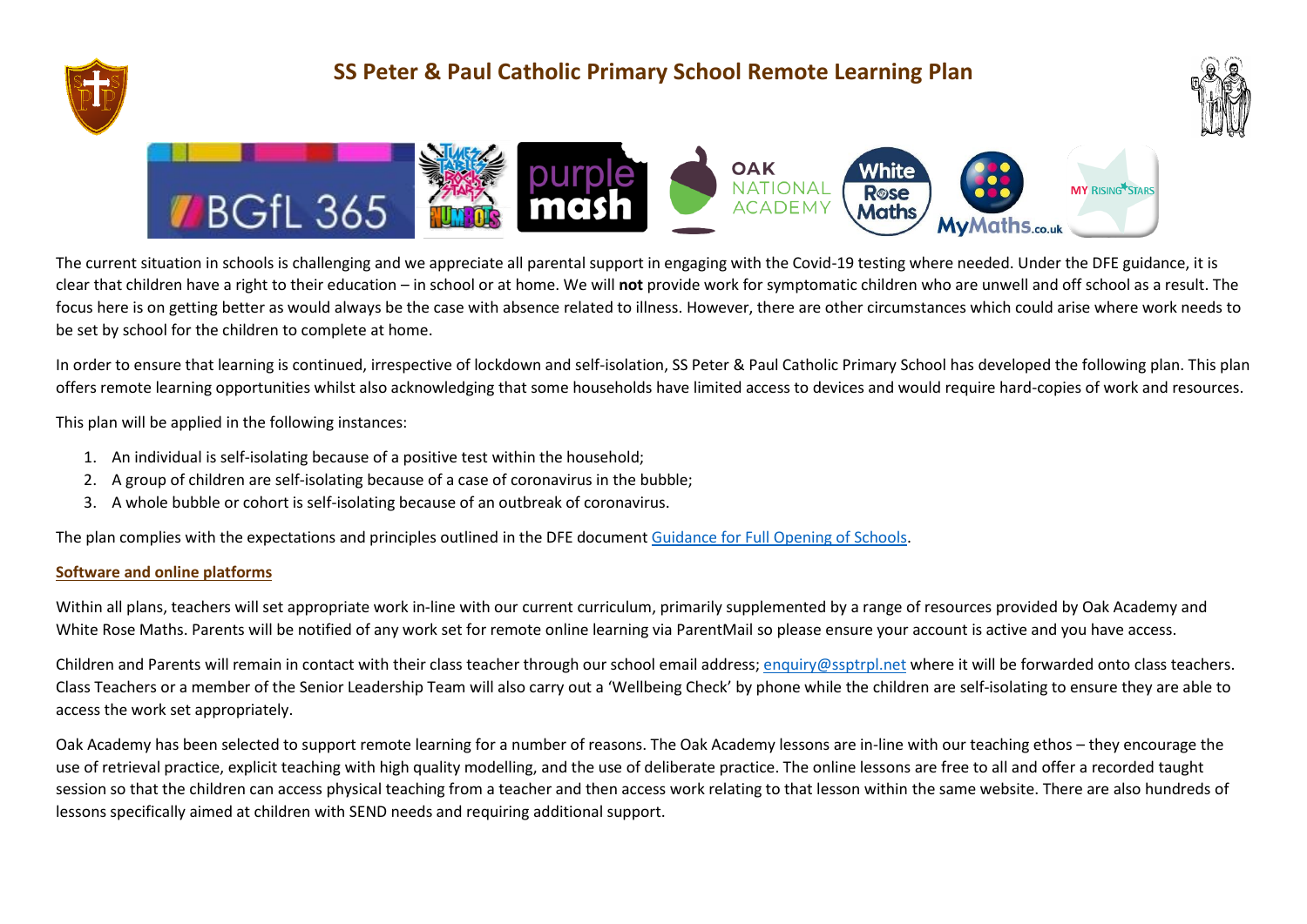White Rose Maths resources will be used as they are matched to our current maths curriculum model. Children are very used to seeing these resources. We use the White Rose Maths approach in school for our daily Maths lessons so this will allow for seamless continuation of the learning they would be doing in school.

BGFL365, Purple Mash, MyMaths, My Rising Stars, Times Tables Rockstars & Numbots will all be utilised to support the acquisition and retention of basic core skills. These online subscriptions are accessible to all pupils, every child has a personalised log in for these resources and copies of these will be sent home for those who need them. Please contact the school office if you have any problems with log ins or passwords.

We encourage parents to email [enquiry@ssptrpl.net](mailto:enquiry@ssptrpl.net) if they have a query for their child's class teacher. This allows for easy communication between parents and teachers as we know that the current lack of face-to-face contact each day at drop off and collection is not our usual approach and difficult for some parents to adjust to. Throughout school closure, the school email and ParentMail were used successfully to communicate with parents and answer any queries or questions. Now that school has returned fully, we will continue with this approach and send all forms of communication through ParentMail.

**In the event of any form of isolation and loss of learning caused by Coronavirus, parents must understand that engagement in home learning is compulsory, as is the expectation that SS Peter & Paul Catholic Primary School makes that home learning provision available and accessible to all. However, if children themselves are too ill to attend then they should not be expected to engage in home learning, just focus on getting better.**

In preparation for home-learning, parents and children will receive logins and passwords for the following platforms:

- BGFL365
- Purple Mash
- My Rising Stars
- Times Tables Rockstars/Numbots
- MyMaths

## **Worksheets and Practical Resources**

We have prepared paper packs for all year groups to ensure that home learning is immediately available for those individuals needing to isolate. If a child is isolated from school i.e. the child is sent home from school to either receive a test or self-isolate as someone in the household is being tested, we will endeavour for them to leave school with a pack of work. This ensures that children have immediate access to home learning, continuing their learning despite the need to isolate. If this does not happen, a pack will be delivered as soon as possible to ensure minimum disruption to the child's learning. The work packs should be basic skills work that would be relevant at any stage of the year e.g. arithmetic, spelling, reading, writing (with a visual prompt) and handwriting. If required, stationery can also be provided by school to ensure there are no barriers to beginning this work.

## **Remote Learning**

The initial response to any isolation will be to provide children with home learning materials alongside their class stationery pack (this might need to be delivered). In the case of whole cohort isolation, resources will be uploaded to the appropriate online learning platforms and you will be informed of this via Purple Mash, BGFL365 or ParentMail.